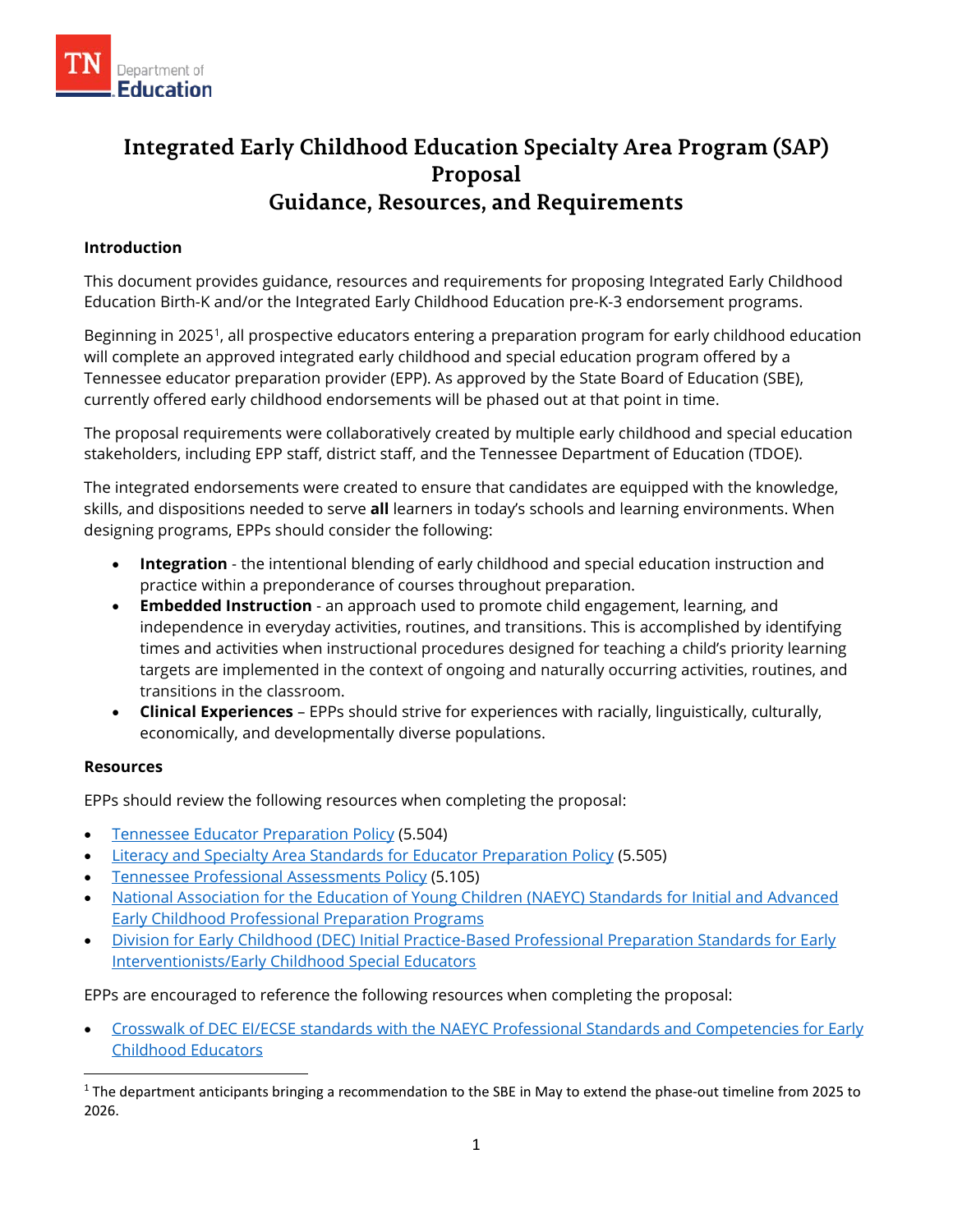Department of **Education** 

- [Early Childhood Personnel Center \(ECPC\): Course Development and Curriculum Resources](https://ecpcta.org/ihe-faculty/) (includes sample syllabi)
- [National Association for the Education of Young Children \(NAEYC\) Competencies for Early Childhood](https://www.naeyc.org/sites/default/files/globally-shared/downloads/PDFs/resources/position-statements/professional_standards_and_competencies_for_early_childhood_educators.pdf)  **[Educators](https://www.naeyc.org/sites/default/files/globally-shared/downloads/PDFs/resources/position-statements/professional_standards_and_competencies_for_early_childhood_educators.pdf)**
- [National Association for the Education of Young Children \(NAEYC\) Developmentally Appropriate](https://www.naeyc.org/resources/topics/dap)  **[Practices](https://www.naeyc.org/resources/topics/dap)**
- [Division for Early Childhood \(DEC\) Recommended Practices](https://d4ab05f7-6074-4ec9-998a-232c5d918236.filesusr.com/ugd/95f212_12c3bc4467b5415aa2e76e9fded1ab30.pdf)
- Early Childhood Technical Assistance Center (ECTA): [Embedded Instruction Practices a](https://ectacenter.org/%7Epdfs/decrp/PG_Ins_EmbeddedInstr_prac_print_2017.pdf)nd [Embedded](https://ectacenter.org/%7Epdfs/decrp/INS-2_Embedded_Instruction_2018.pdf)  [Instructional Practices Checklist](https://ectacenter.org/%7Epdfs/decrp/INS-2_Embedded_Instruction_2018.pdf)

# **Proposal Requirements**

To apply for conditional approval of either or both endorsement programs, EPPs must submit a proposal to TDOE, in TNAtlas, using the following guidelines:

## **Cover Page**

Using the TDOE-generated cover page, provide the proposal contact person, contact information, and signature of EPP head administrator or designee.

## **Section 1: Program Synopsis**

- Provide a high-level overview of the design and structure of the proposed SAP. In this narrative, please include:
	- o major(s);
	- o program levels (undergraduate, post-baccalaureate);
	- o clinical practice types (student teaching, internship, job-embedded);
	- o justification for proposed program (e.g., regional need, communication with primary LEA partner); and
	- o goals and/or objectives related to the specific proposed program.
- Provide a detailed description of the overall approach that was taken to design the integrated endorsement program(s). Include responses to the following:
	- o What factors were considered when working with early childhood and special education faculty to create this program (discussion topics, changes made within and across the institution, etc.)?
	- o How was the idea of integration conceptualized and articulated among stakeholders involved in this process?
	- o What conversations are occurring between the EPP and district partners regarding clinical experiences?
	- o What additional details regarding the overall approach were taken into consideration?

## **Section 2: Program Curriculum**

- Provide a clear and organized program of study (i.e., information presented to candidates during advising) which outlines the scope and sequence of the entire program from program admission to completion, including the specialty area/content major, professional education courses, clinical experiences, etc. If proposing more than one program pathway, include a program of study for each.
- Provide descriptions of candidate admission requirements (see **Educator Preparation Policy** [5.504\)](https://www.tn.gov/sbe/rules--policies-and-guidance/policies.html).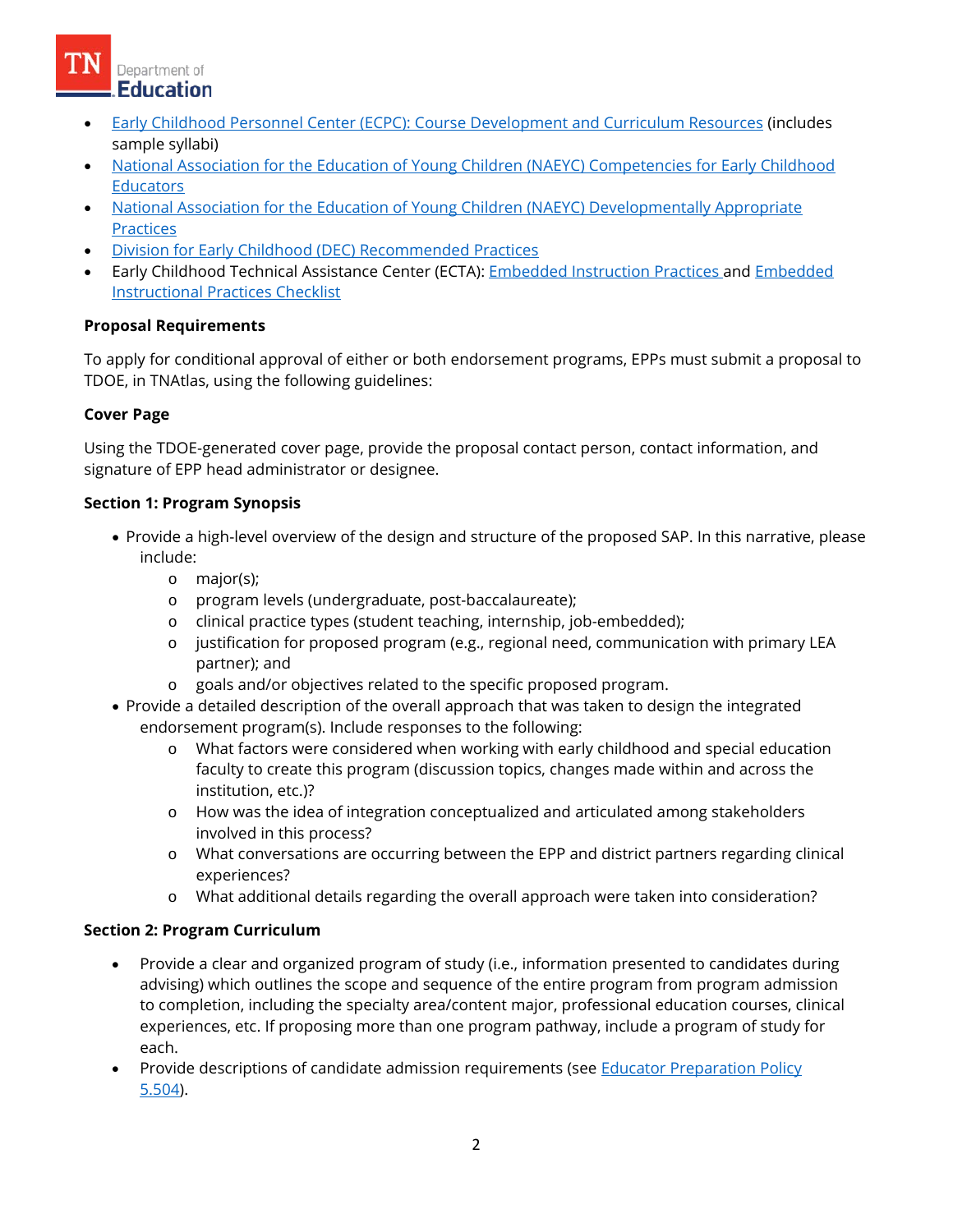

o Candidates for admission to post-baccalaureate initial licensure programs must present evidence of a baccalaureate degree from a regionally accredited IHE. Candidates for admission to post-baccalaureate initial licensure programs that include job-embedded clinical practice must hold an undergraduate major in the endorsement content area or demonstrate content proficiency by submitting qualifying scores on the required content assessment(s).

## **Section 3: Program Alignment to Standards**

- Using the TDOE-generated spreadsheet:
	- o In the **Transition Point** worksheet, name the transition points (or gateways) and applicable benchmarks required for candidates to progress from program admission to completion. At a minimum, transition points should include admission to the program, program completion, and two additional transition points.
	- o In the **InTASC, SPA, and EPP literacy** worksheets, clearly align all courses and clinical experiences provided in the program of study (section 2) to each set of standards. Alignments are needed at the main standard level only; component or sub-standard level is not required.
		- In column B, provide the course name(s) and hyperlink the course description(s) to each applicable course name (a separate document with is allowable if online descriptions are unavailable).
		- In column C, provide the names of key course assignments and/or assessments used to demonstrate candidates' understanding and application of the standard expectations.
		- **I.** In column D, provide the clinical experiences and associated key assessments used to demonstrate candidates understanding and application of the standard expectations.
	- o If multiple pathways are proposed in a single proposal, please ensure to differentiate by pathway (e.g. undergraduate, post-baccalaureate, job-embedded).

#### **Section 4: Program Components**

- Using the [Literacy and Specialty Area Standards for Educator Preparation Policy](https://www.tn.gov/sbe/rules--policies-and-guidance/policies.html) (5.505), clearly address the applicable program component for each proposed endorsement area by providing a narrative or including additional documentation. If the program components are addressed in other sections of the proposal, please indicate which section(s).
- Provide evidence (e.g., syllabus, example assessment, field experience handbook) demonstrating how early childhood and special education instruction and assessment content are taught together in a preponderance of courses rather than taught in isolated programming.
- Provide 2-3 detailed examples of how the program applies the principles/expectations of the DEC recommended practices, NAEYC professional competencies, and the NAEYC developmentally appropriate practices. Examples should include how these practices and competencies are delivered in an integrated manner.

## **Section 5: Design of Clinical Experiences**

- Provide a spreadsheet or chart that demonstrates a clear sequence of clinical experiences, with corresponding course number (e.g., EDUC 420), which includes field experience and clinical practice.
	- o For birth-K programs, clinical experiences must include a birth through age 3 and an age 3 through 5 setting (could be preschool and/or Kindergarten).